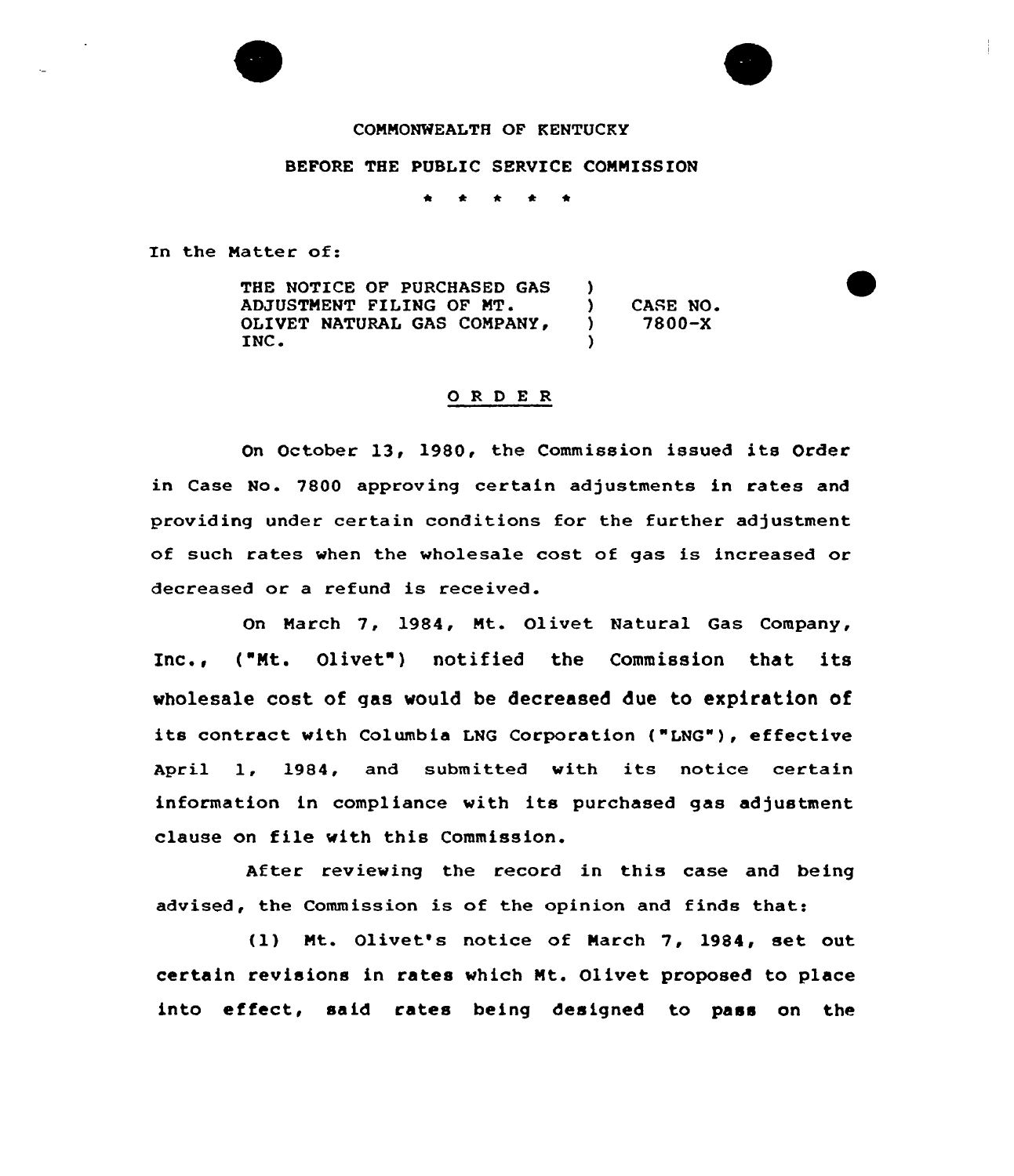wholesale decrease in gas cost in the amount of \$5,446 or 12.79 cents per Mcf.

(2) Effective April 1, 1984, Mt. Olivet will no longer be under contract to purchase gas from LNG.

(3) Mt. Olivet's adjustment in rates under the purchased gas adjustment provisions approved by the Commission in its Order in Case No. 7800 dated October 13. 1980, is fair, just and reasonable and in the public interest and should be effective with gas supplied on and after April 1, 1984.

IT IS THEREFORE ORDERED that the rates in the Appendix to this Order be and they hereby are authorised effective with gas supplied on and after April 1, 1984.

IT IS FURTHER ORDERED that within 30 days of the date of this Order Mt. Olivet shall file with this Commission its revised tariffs setting out the rates authorized herein.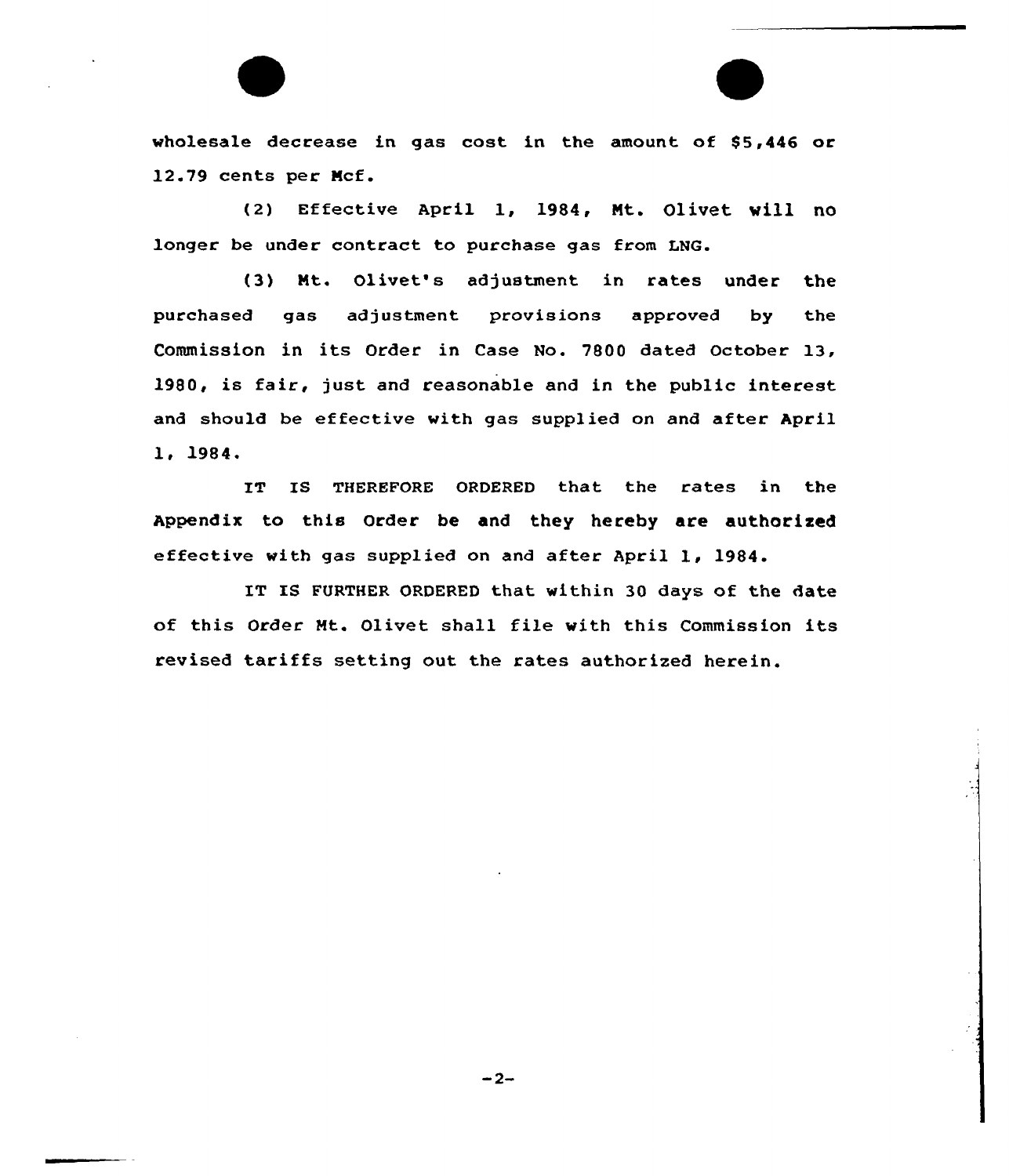

Done at Frankfort, Kentucky, this March 30, 1984.

PUBLIC SERVICE COMMISSION hund  $\frac{1}{\frac{1}{\frac{1}{2}}\frac{1}{\frac{1}{2}}\frac{1}{\frac{1}{2}}\frac{1}{\frac{1}{2}}\frac{1}{\frac{1}{2}}\frac{1}{\frac{1}{2}}\frac{1}{\frac{1}{2}}\frac{1}{\frac{1}{2}}\frac{1}{\frac{1}{2}}\frac{1}{\frac{1}{2}}\frac{1}{\frac{1}{2}}\frac{1}{\frac{1}{2}}\frac{1}{\frac{1}{2}}\frac{1}{\frac{1}{2}}\frac{1}{\frac{1}{2}}\frac{1}{\frac{1}{2}}\frac{1}{\frac{1}{2}}\frac{1}{\frac{1}{2$ VICE Chairman Commissioner

ATTEST:

**Secretary**